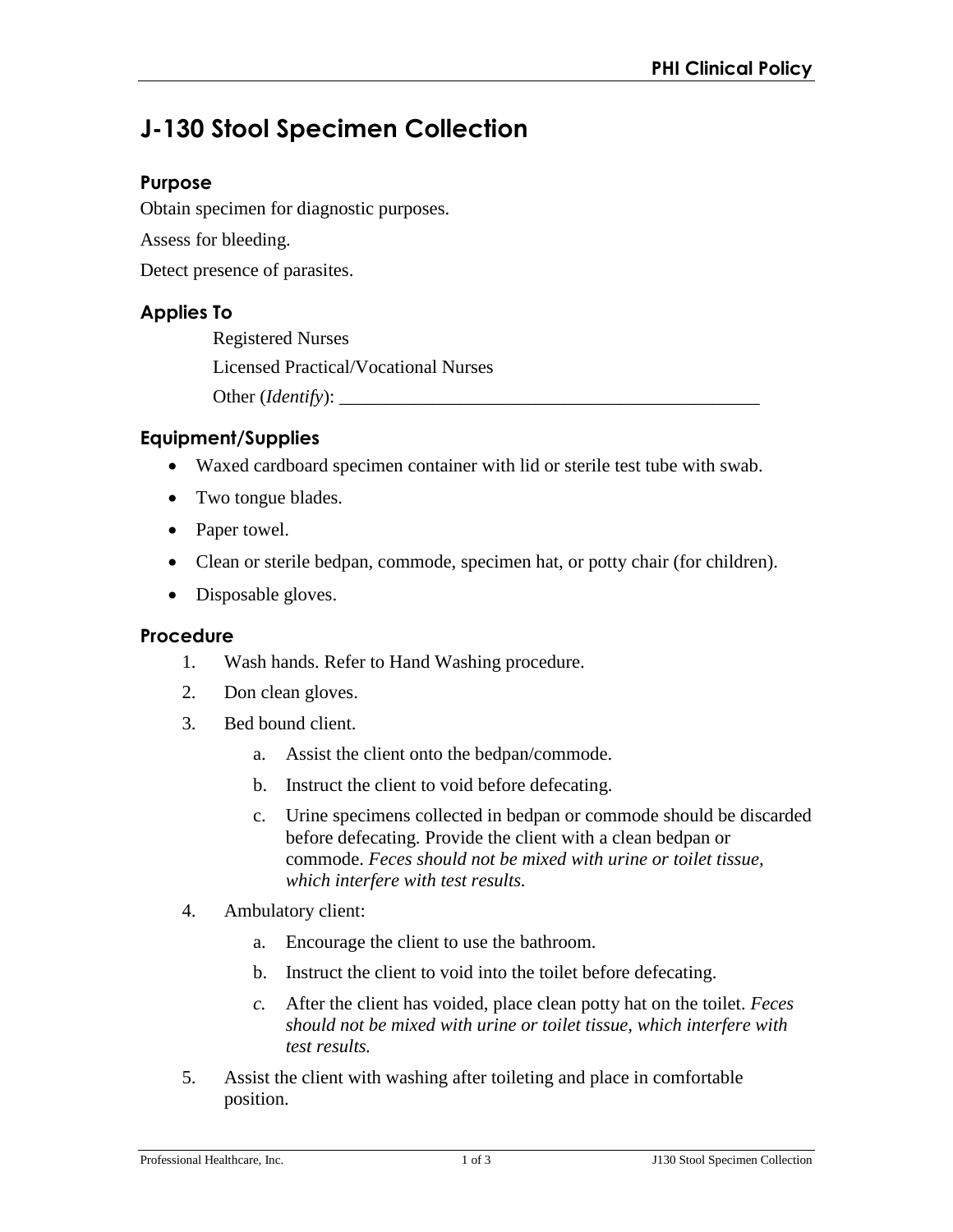- 6. Obtain the specimen:
	- a. Culture: Using swab from test tube, gather a bean-sized piece of stool and return swab to tube. If stool is liquid, soak a cotton swab and place it in the tube. *The swab is used to prevent the transfer of bacteria to other objects.*
	- *b.* Other Stool Tests: Using a tongue blade, transfer approximately 1 inch of formed stool or 15 ml of liquid stool to the appropriate container. *A tongue blade is used to prevent transfer of bacteria to other objects.*
	- c. Timed Stool Specimen: Tests performed require analysis of feces over time. All of each stool is placed in wax cardboard containers for a specified time period, as ordered.
	- d. Cover stool specimen container immediately after use. Store specimen containers in the refrigerator.
- 7. Wrap used tongue blades in paper towels and discard.
- 8. Empty and clean bedpan, commode, or specimen hat.
- 9. Remove gloves and discard equipment as outlined in the Agency Waste Disposal Policy.
- 10. Wash hands. Refer to Hand Washing procedure.
- 11. Place labeled specimen in biohazard bag and attach requisition. Deliver to laboratory or place in refrigerator. This provides proper identification to minimize errors. *When collecting stool for parasites, specimen at body temperature should be examined within 30 minutes.*

#### **Documentation Guidelines**

Document in the clinical record:

- 1. Date and time of collection.
- 2. Appearance of stool.
- 3. Purpose of stool collection.
- 4. Time specimen taken to the lab.

#### **Related Procedures**

None.

## **Policy History**

| Approval Date   11/1/2009    |                                                      |
|------------------------------|------------------------------------------------------|
|                              | Approved By   Anne Tyson, Herman Pippin, Sandra Hill |
| Revision Date   $12/31/2009$ |                                                      |
|                              | Approved by   Anne Tyson, Herman Pippin, Sandra Hill |
| <b>Revision Date</b>         |                                                      |